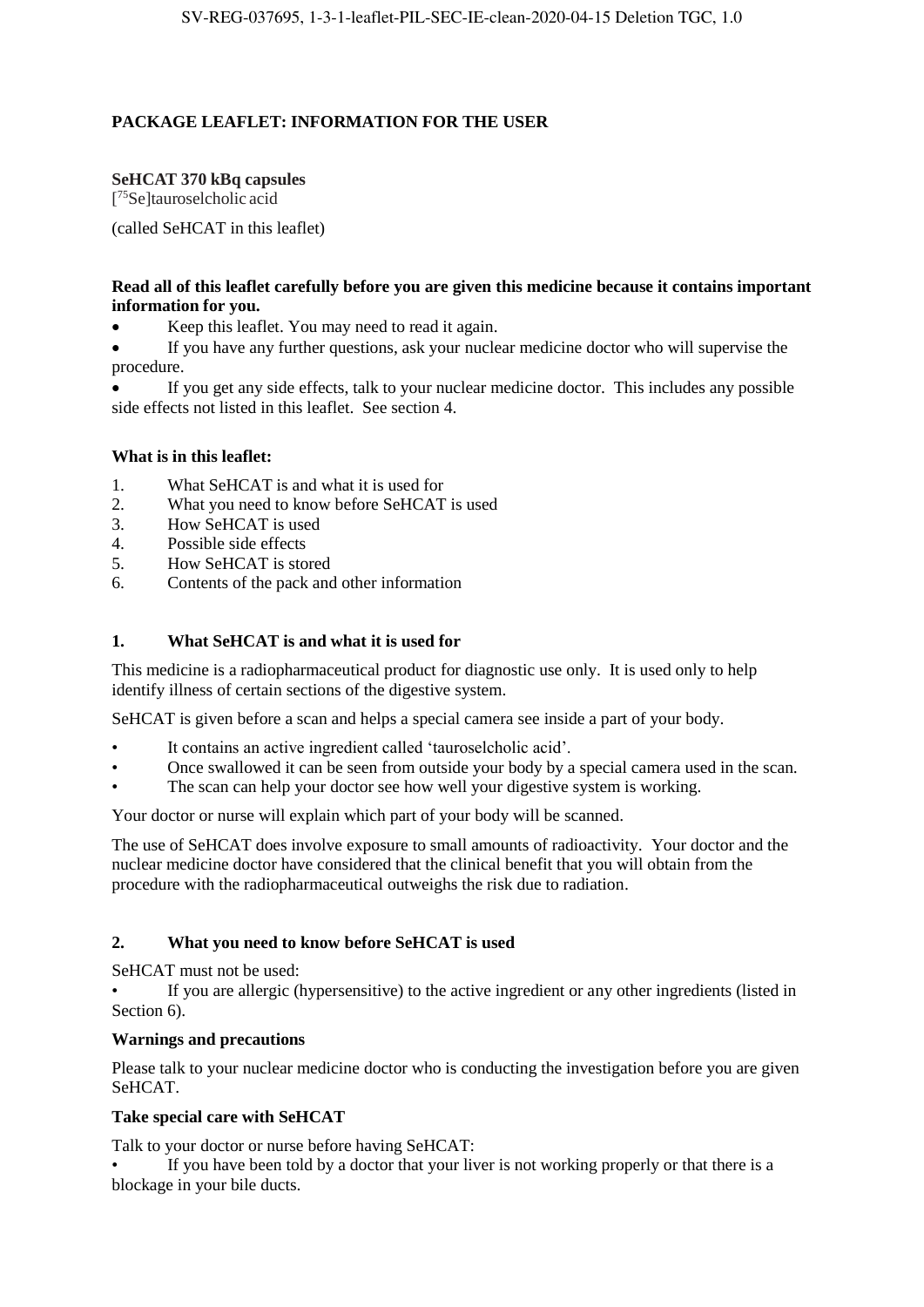- If you are pregnant or believe you might be pregnant.
- If you are breast-feeding.
- This medicinal product contains 3.01 mmol (or 71.04 mg) sodium per capsule. To be taken into consideration by patients on a controlled sodium diet.

### **Children and adolescents**

Talk to your nuclear medicine doctor if you are under 18 years old.

### **Other medicines and SeHCAT**

Please tell your nuclear medicine doctor if you are taking, have recently taken or might take any other medicines, since they might interfere with the interpretation of the images.

No medicines have been reported that affect the way SeHCAT works. But it is still best to tell your doctor or nurse if you are taking other medicines.

#### **Having SeHCAT with food and drink**

• You may be asked to take drinks of water before, during and after swallowing the capsule.

#### **Pregnancy, breast-feeding, and fertility**

You must inform the nuclear medicine doctor before the administration of SeHCAT if there is a possibility you might be pregnant, if you have missed your period or if you are breast-feeding.

When in doubt, it is important to consult your nuclear medicine doctor who will supervise the procedure.

#### If you are pregnant

If you are pregnant or think you may be pregnant, tell your doctor. Your doctor will only use this product if it is considered that the benefit outweighs the risk.

#### If you are breast-feeding

Do not breast-feed if you are given SeHCAT. This is because small amounts of 'radioactivity' may pass into the mother's milk. If you are breast- feeding, your doctor may wait until you have finished breast-feeding before using SeHCAT. If it is not possible to wait your doctor will ask you to:

- stop breast-feeding for 3 to 4 hours, and
- use formula feed for your child, and
- express (remove) breast milk and throw away the milk.

Your doctor will let you know when you can start breast-feeding again.

### **Driving and using machines**

Ask your doctor if you can drive or use machines after you have been given SeHCAT.

### **3. How SeHCAT is used**

There are strict laws on the use, handling and disposal of radiopharmaceutical products. SeHCAT will only be used in special controlled areas. This product will only be handled and given to you by people who are trained and qualified to use it safely. These persons will take special care for the safe use of this product and will keep you informed of their actions.

The nuclear medicine doctor supervising the procedure will decide on the quantity of SeHCAT to be used in your case. It will be the smallest quantity necessary to get the desired information.

The quantity to be administered usually recommended for an adult is one capsule and the maximal recommended activity is 370 kBq (kilobecquerel, the unit used to express radioactivity).

### **Administration of SeHCAT and conduct of the procedure**

SeHCAT is administered by oral administration.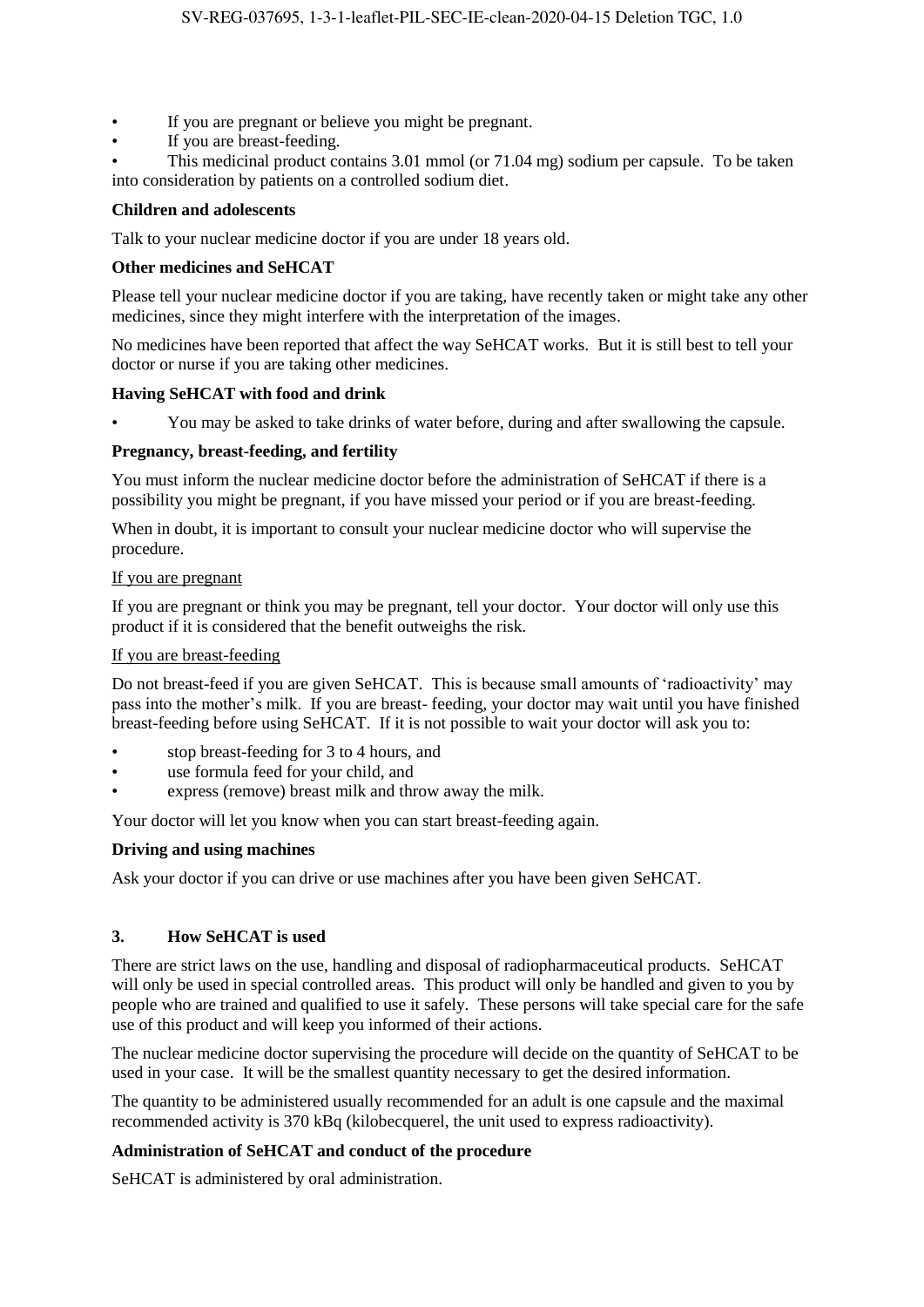One capsule is sufficient to conduct the test that your doctor needs.

You should be sitting or standing when you take the capsule.

### **Duration of the procedure**

Your nuclear medicine doctor will inform you about the usual duration of the procedure.

The nuclear medicine doctor will inform you if you need to take any special precautions after receiving this medicine. Contact your nuclear medicine doctor if you have any questions.

#### **Use in children and adolescents**

If the product is to be administered to children the same dosage as in adults is used.

#### **If you have been given more SeHCAT than you should**

An overdose is unlikely because you will only receive a single dose of SeHCAT precisely controlled by the nuclear medicine doctor supervising the procedure. However, in the case of overdose, you will receive the appropriate treatment.

Should you have any further questions on the use of SeHCAT, please ask the nuclear medicine doctor who supervises the procedure.

### **4. Possible side effects**

Like all medicines, SeHCAT can cause side effects, although not everybody gets them. The following side effects may happen with this medicine:

#### **Allergic reactions (frequency not known)**

If you have an allergic reaction when you are in hospital or a clinic having the scan, tell the doctor or nurse straight away. The signs may include:

- skin rash or itching or flushing
- swelling of the face
- difficulty in breathing

If any of these side effects above happen after you leave the hospital or clinic, go straight to the casualty department of your nearest hospital.

This radiopharmaceutical will deliver low amounts of ionising radiation associated with the least risk of cancer and hereditary abnormalities (passing on faulty genes).

#### **Reporting of side effects**

If you get any side effects, or if you notice any side effects not listed in this leaflet, please tell your doctor or nurse. You can also report side effects directly via the national reporting system:

HPRA Pharmacovigilance Earlsfort Terrace IRL - Dublin 2 Tel: +353 1 6764971 Fax: +353 1 6762517 Website: www.hpra.ie E-mail: medsafety@hpra.ie

By reporting side effects, you can help provide more information on the safety of this medicine.

### **5. How SeHCAT is stored**

You will not have to store this medicine. This medicine is stored under the responsibility of the specialist in appropriate premises. Storage of radiopharmaceuticals will be in accordance with national regulations on radioactive materials.